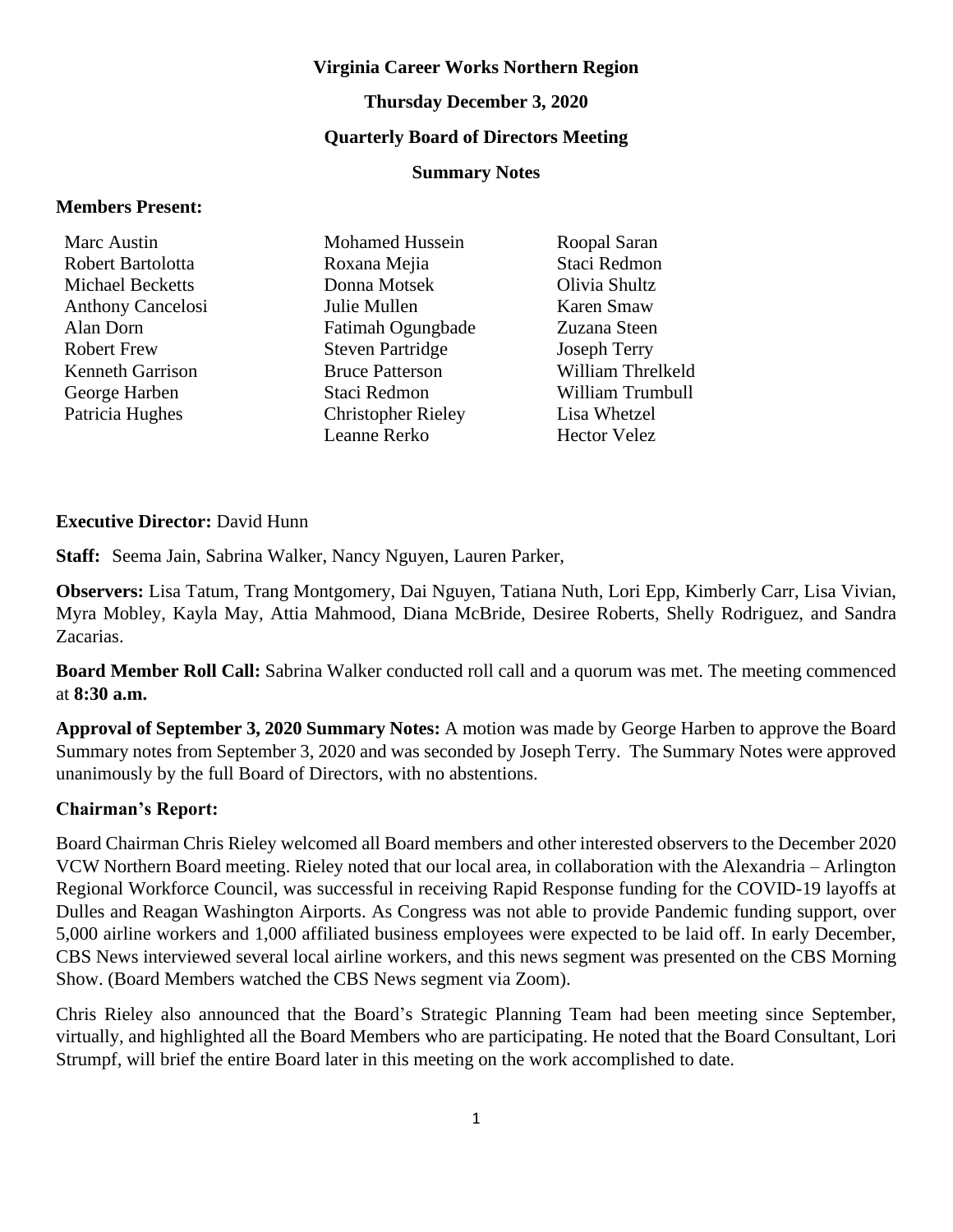Chris Riely introduced a new VCW Northern Board Member, Paul Steiner, of the Fairfax County Public Schools Adult and Community Education Division. Mr. Steiner introduced himself and spoke to his interest in serving on the Board of Directors.

Mr. Rieley then asked for Committee Report Updates, as follows

**Quality Assurance Committee:** Ms. Donna Motsek reported for the Quality Assurance Committee.

- The Quality Assurance Committee met on September 16, 2020.
- Staff are currently in process of renewing Area #11's Eligible Training Providers for FY 2021. Out of 62 ETPs, 50 ETPs have submitted all their renewal documentation. The remaining ETP's have been given an extended deadline to submit their renewal documentation, until mid-September 2020. The initial deadline for renewals was August 17, 2020.

Youth Committee: Ms. Roopal Saran reported on the Youth Committee's work to date and program outcomes**.**

**The** *SkillSource* **Group, Inc. (SSG) Board of Directors**: George Harben reported for the *SSG* Board of Directors. Since the Virginia Career Works Northern Board meeting in September 2020, the SSG Board of Directors and its Executive Committee have met in June and acted on the following items:

- The Board reviewed and approved a Revised FY 2021 Budget for The *SkillSource* Group, Inc. The Revised Budget included new CARES Act funding from Prince William County, the City of Manassas, and the City of Manassas Park. Other new funding includes Rapid Response funding for the Northern Virginia Airport Layoff Initiative and related Wagner Peyser and COVID-19 Pandemic funding support. This Board will be asked to ratify a Revised FY 2021 Budget at today's meeting, which will be considered and acted upon by *SkillSource* later in December.
- The Board reviewed and approved the FY 2020 Audit and Uniform Guidance, as prepared by our independent audit firm, GRF, CPAs and Advisors. He noted that the Audit and Uniform Guidance was clear, with no management recommendations. SSG intends to finalize the Audit and Uniform Guidance this month.
- The *SkillSource* Group Board of Directors will next meet on December 17th.

#### **Necessary Board Actions Aligned with Approved 2017-2020 Strategic Priorities**

## **Become a Thought Leader for Workforce Development**

## **Update on 2021 – 2024 Virginia Career Works Northern Strategic Plan**

The VCW Northern Board Consultant, Lori Strumpf, provided a brief update on the Board's Strategic Planning Work Group and its meetings and outcomes to date. All the Work Group's meetings were held virtually. Strumpf noted that the Work Group conducted a regional SWAT analysis and made changes from the 2017 – 2020 Strategic Plan, especially focusing on the tactical strategies utilized in the Plan. She noted that the new Strategic Plan will likely have four (4) Strategies (an increase from three (3) in the current Plan), with multiple tactical efforts stemming from each Strategy.

The Plan is to finalize the Draft Plan in December 2020, with the final version shared with Board staff in mid-January. This Plan will be incorporated into the larger local WIOA Plan, that will need to be publicly advertised in February 2021, to be sent to State officials by March 1, 2021.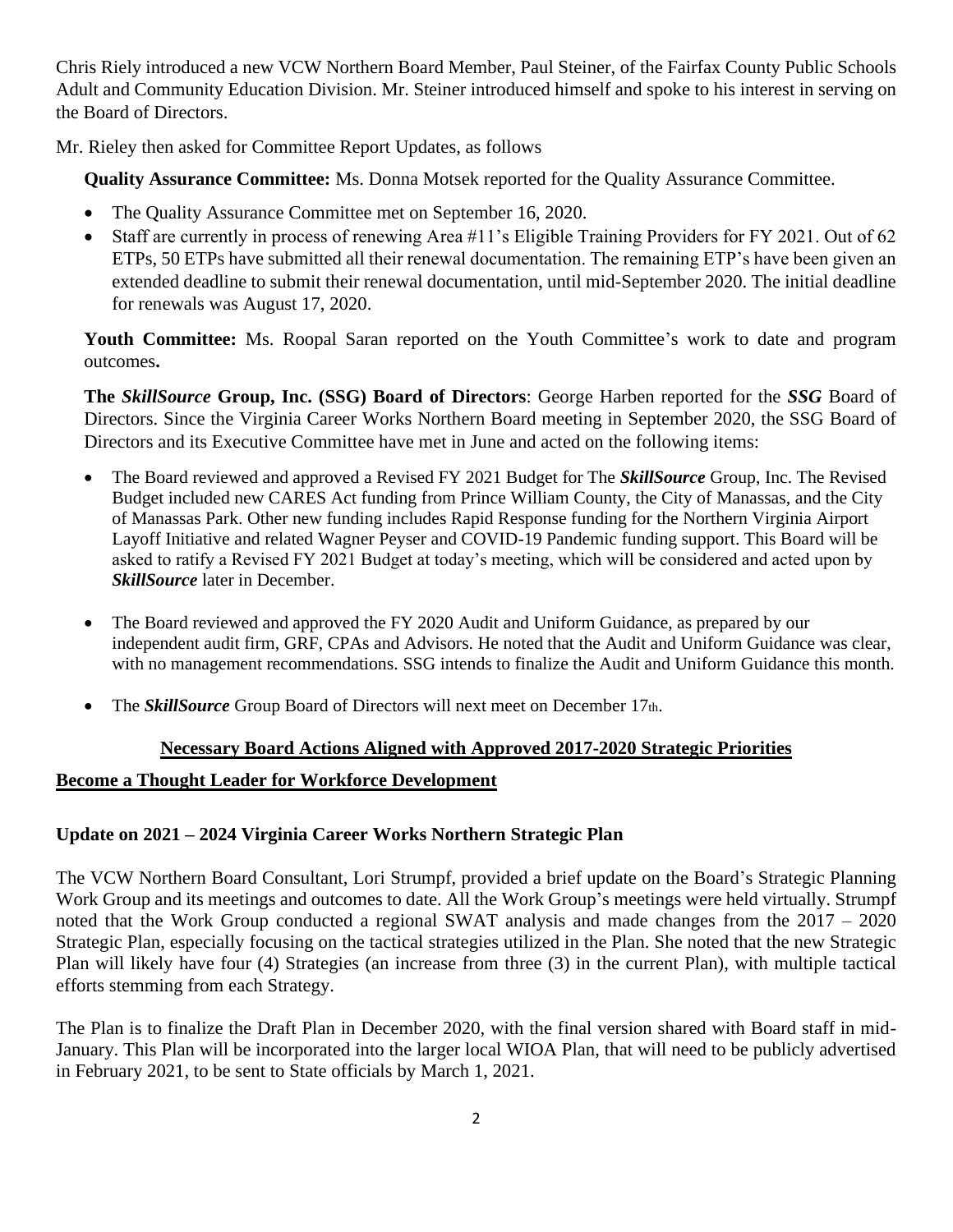# **Ratification of Revised FY 2021 Budget for The** *SkillSource* **Group, Inc., and the Virginia Career Works Northern Region**

David Hunn reported that The Revised FY 2021 *SkillSource* budget reflects approximately \$7.156 million in revenues and \$7.299 million in expenses, with an estimated Decrease in Net Assets of \$142,423.

Since the FY 2021 Budget was adopted in June 2020, additional grant funds have been awarded to the SkillSource Group in addition to other FY 2021 management decisions that have impacted budget estimates. This budget revisions includes all the additional new grant funding awarded since the beginning of the fiscal year. Additional changes in this budget revision include:

• A no-cost grant extension of the Labor Department's Disability Employment Initiative (DEI, round 8), which continues funding from October – December 2020 for SkillSource Group Ticket to Work staff. The initial FY 2021 Budget assumed grant funding would end in September 2020 and that personnel costs for Ticket staff would be from Ticket revenue (Unrestricted Funds).

• Acceptance of New Rapid Response grant funding totaling \$358,467 for the Northern Virginia Airport Rapid Response and Layoff Aversion initiative. This new funding will support workforce services to over 6,000 Northern Virginia airline workers and affiliated industry workers who were furloughed or laid off after September 30, 2020, when the Congressional airline subsidies ended.

• Acceptance of new Federal grants of \$215,000 for the COVID-19 National Dislocated Worker Grant, a portion of the Re-employing Virginia (REV) grant to Fairfax County Government for \$45,000 and \$10,000 for Local Workforce Area Strategic Planning efforts.

The FY 2021 Budget provides for a transfer of \$585,000 of WIOA Dislocated Worker funds to the WIOA Adult program to meet the needs of current caseloads in the Virginia Career Works Northern Region. Up to 100% of funds can be transferred between the Adult and Dislocated Worker lines. All other FY 2021 budget assumptions remain intact and unchanged.

A motion was made by Steven Partridge and seconded by George Harben for the Board's ratification of the Second Revision to the FY2021 *SkillSource* Budget. The motion was unanimously approved by the full Board of Directors, with no abstentions.

## **Approval of Updated WIOA Policies for the VCW Northern Region**

VCWN staff sought Board approval of the following new and updated policies:

Work Experience Policy - This policy is an update to the prior WEX policy to conform with recent guidance from the U.S. Department of Labor about the appropriate use of stipends and incentives.

Young Adult Incentive Policy – This updated Board policy establishes the process to provide reasonable incentives to young adults who participate in the WIOA Youth Program and successfully complete training or educational programs to encourage participation in such activities.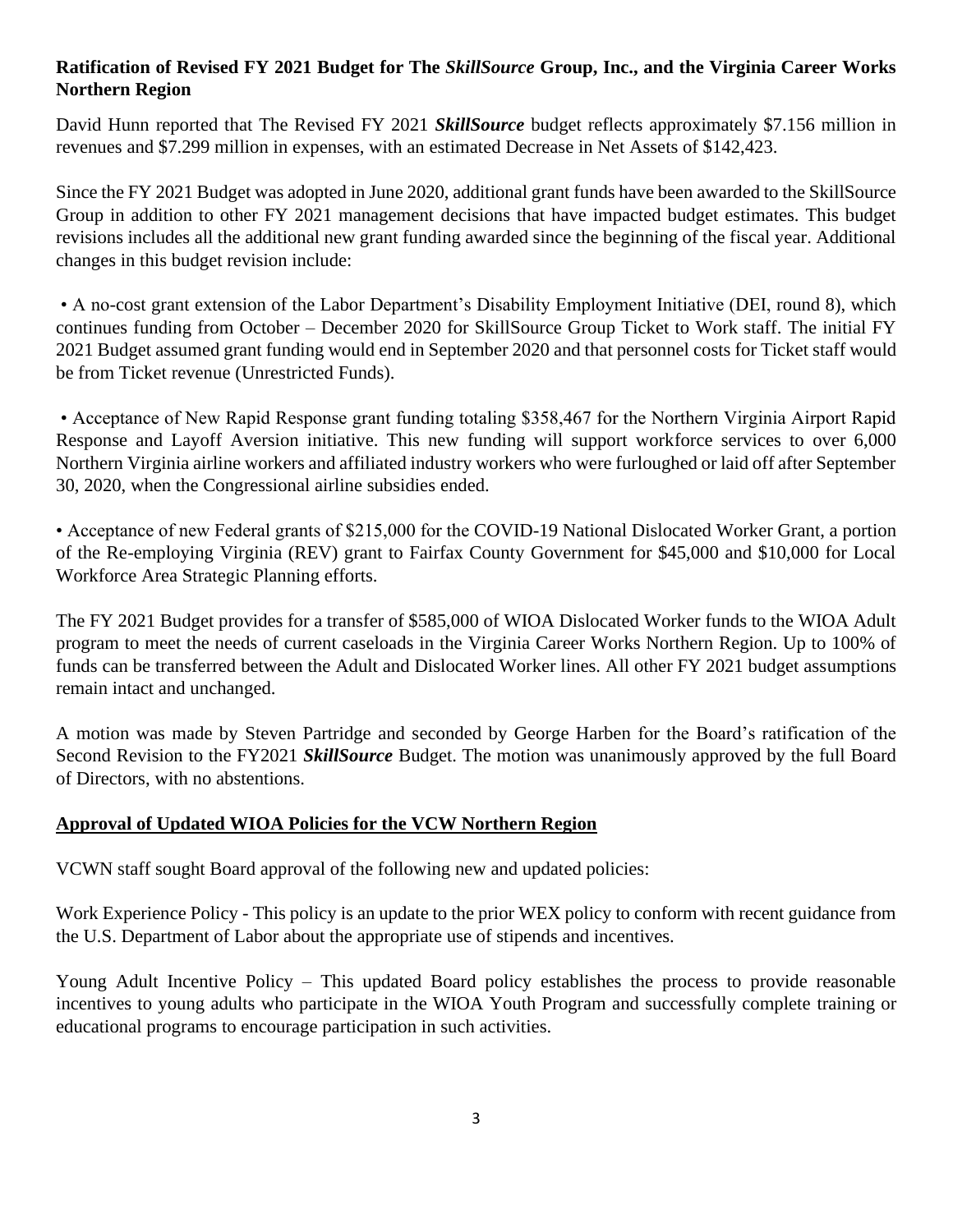Priority of Service Policy – This updated Board policy establishes the process to monitor the proper implementation of the priority ranking system which gives priority for services to recipients of public assistance, other low-income individuals, and individuals who are basic skills deficient served with WIOA adult funds.

Donna Motsek made a motion to accept the new WIOA Policies and was seconded by Zuzana Steen. The motion was unanimously approved by the full Board of Directors, with no abstentions.

## **Expand Talent Pipeline of Youth and Adults for Business**

# **Update on New CARES Act funding with Prince William County, the City of Manassas Economic Development, and the City of Manassas Park**

Seema Jain presented an update on the CARES Act funding totaling in over \$1.1 million; \$400k from Manassas, over \$700k from Prince William County and \$25,000 from the City of Manassas Park, which expires December 31, 2020. The goal of this funding is to assist in furloughed, unemployed, and underemployed residents in PWC, Manassas and Manassas Park who have been impacted by COVID-19, with training, employment, and other supportive services, and helping employers to retain and hire qualified workers.

The grantors of this funding are the Prince William County Department of Economic Development, the City of Manassas Economic Development, and the City of Manassas Park.

Jobseeker services to include occupational training, subsidized work experience's, supportive services, career coaching, virtual workshops, and hiring events. Those eligible must be residents of the City of Manassas or Prince William County, legal to work in the U.S an have been impacted by COVID-19.

Employer services to include recruitment and screening, virtual hiring events, subsidized work experiences, on the job training, incumbent worker training, and small business recovery grants (PWC employers only). To be eligible, Business must have a location in the City of Manassas or Prince William County.

## **Comparing ELEVATE CARES Act enrollments with WIOA Jobseeker Enrollments**

Seema Jain also presented on comparing the successful enrollment of ELEVATE CARES Act jobseekers, who were impacted by COVID-19 and seeking additional skills training or employment, with WIOA jobseeker enrollment during the same time period. Ms. Jain noted that the CARES Act eligibility was focused on COVID-19 impacts and our outreach efforts were much broader than typically conducted for WIOA outreach. All client outreach was virtual, as was the enrollment procedures. The enrollment process for the CARES Act funding were greatly simplified and shortened.

## **Expand Strategic Partnerships Across Northern Virginia to Accomplish Our Goals**

## **Introducing New Text Message Campaign for SkillSource Group Ticket to Work Program**

The **SkillSource** Group Ticket to Work Employment Network's Senior Director, Lauren Parker, briefed the Board of Directors on a new text message campaign to Social Security Disability Insurance recipients who might wish to enroll into the Ticket to Work program. The *SkillSource* Ticket Employment Network was selected by the Social Security Administration to administer this outreach pilot project, given the Network's success with the Program. Each quarter, SkillSource will send out 5,000 text messages to potential applicants, noting the